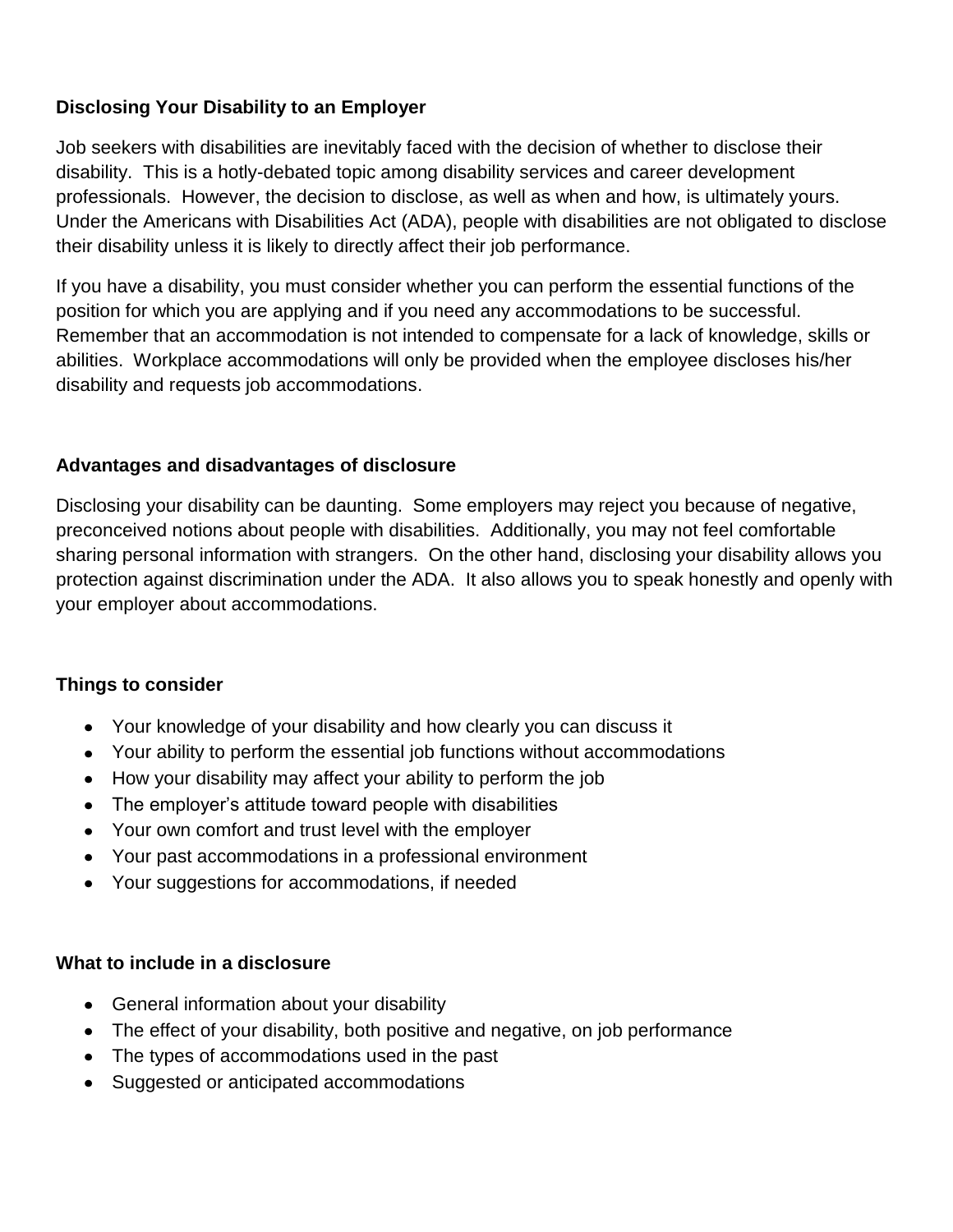#### **Timing your disclosure**

## **Many experts suggest not disclosing your disability if it is undetectable and no accommodations are needed.**

#### **1. Resume and cover letter**

There is rarely a reason to disclose your disability this early, unless you use TTY or a voice relay for phone calls, or if your disability might be an asset to the position. However, if you are comfortable with disclosing at this point, carefully consider where and how the information is presented. Your resume and cover letter should focus on and highlight your relevant skills and experiences and make brief mention of your disability and your disability management skills.

## **2. Pre-interview**

If you have a visible disability or need an accommodation for the interview, it is best to discuss your disability and accommodations prior to the scheduled interview so the interviewer is prepared. To initiate conversation about your disability, you might include a question about accessibility or request for accommodation when you ask about the interview location or directions.

## **3. The interview**

If you have a visible disability, you will want to briefly discuss your disability and assure the interviewer that it will not negatively affect your job performance, especially with proper accommodations. Be prepared to answer any questions regarding specific accommodations, but provide examples of how you have already performed many of the functions of the job. Focus on your competency, including skills, experience, and education. If your disability is not apparent, you may use greater discretion about when to discuss your disability.

## **4. After being offered the job**

Many people choose to disclose their disability after a job has been offered to ensure that the employer will focus solely on the individual's qualifications and skills. If you determine that you will need an accommodation, discuss it prior to your start date to ensure accommodations are made prior to your arrival.

#### **5. During the course of employment**

If you discover over time that you have underestimated your need for an accommodation, it is best to disclose your disability to your employer and ask for accommodations before your work performance is affected.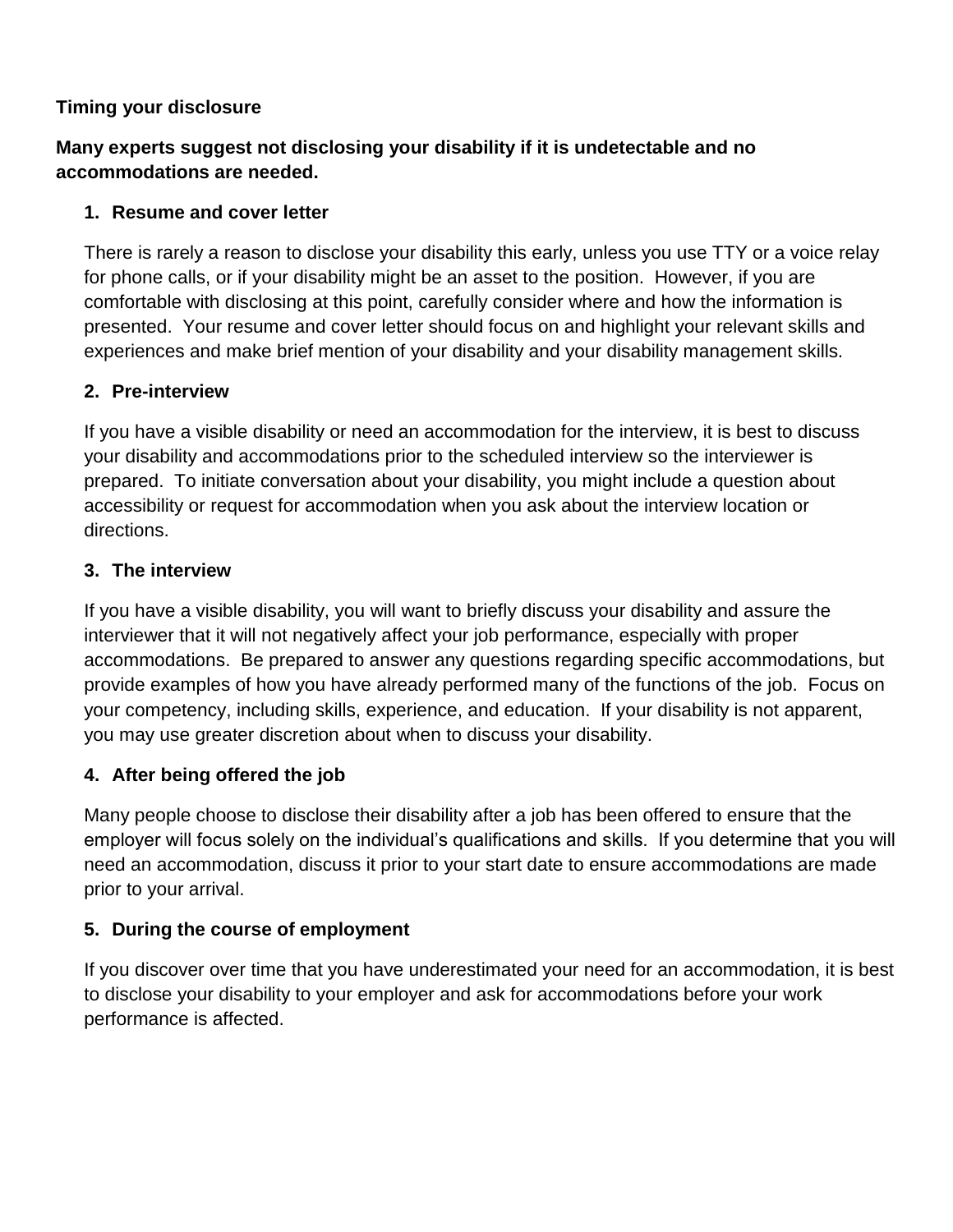#### **How to prepare**

- Consider developing a personal philosophy about disclosure what does it mean to be a person with a disability? How does it affect your life?
- Educate yourself about your disability and learn how to discuss it.
- Contact the Job Accommodation Network (JAN) at 800-526-7234 or at [www.askjan.org](http://www.askjan.org/) to learn more about potential job accommodations based on your disability and the nature of the job.
- To help you gauge your potential employer's attitudes about hiring people with disabilities, do your research – look at the job announcement, browse the website, talk to current employees, and read company publications.
- Participate in internships or work-based learning to gain an understanding of accommodations needed and provided in a professional environment.
- Prepare yourself for personal or potentially illegal questions about your disability during the interview.
- Seek advice from other people with disabilities who have been successful in finding work.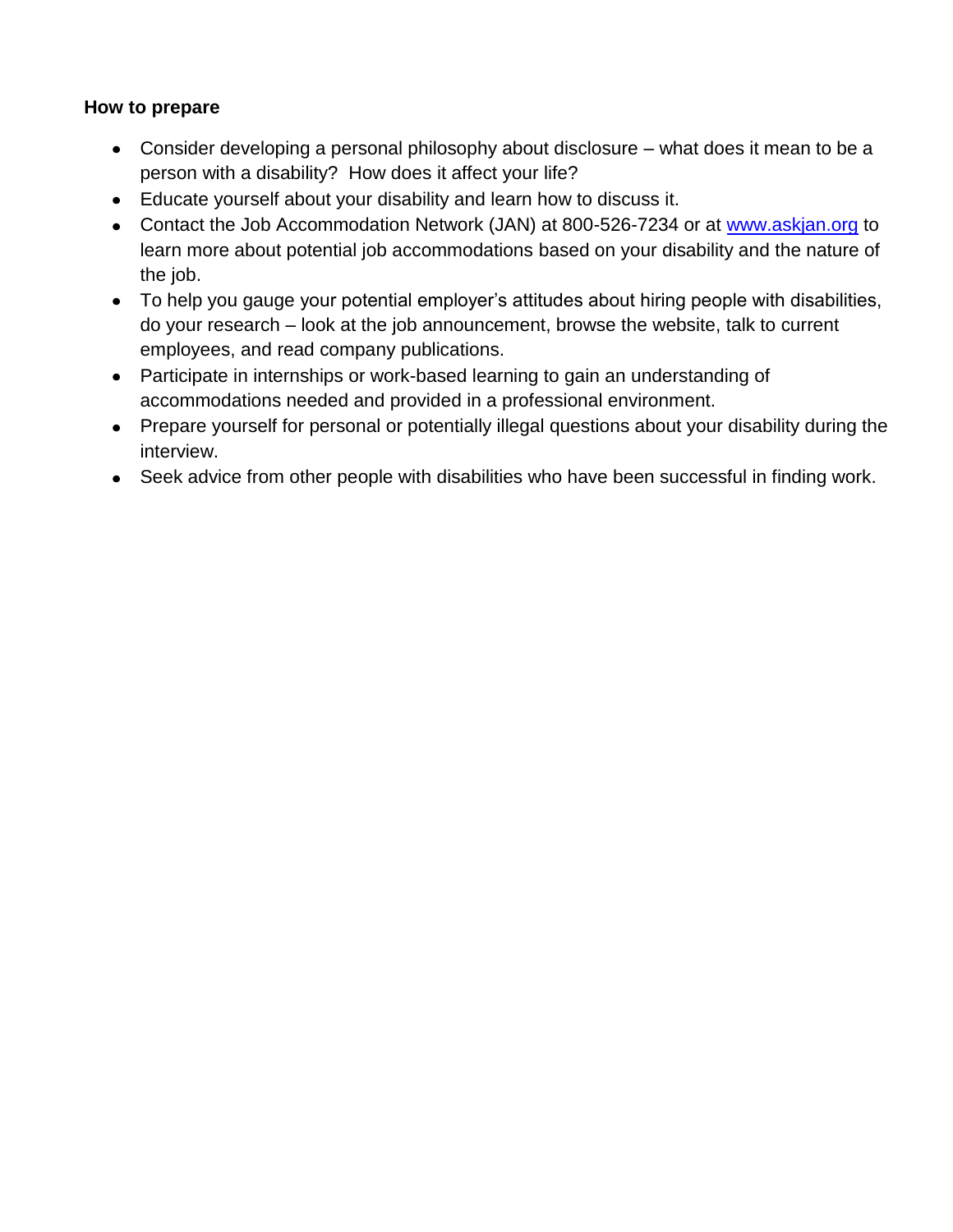## **Determine the NEED for Disclosure: Gather all the facts.**

Consider the questions below. "Yes" answers may indicate a need for or benefit of disclosure. "No" answers may indicate a need for more preparation or limited benefits of disclosure.

- Do I have background information about the company?
- Does the company, senior management, or owner welcome and value diversity?
- Has the company participated in any disability related recruitment programs?
- Is there a company policy on hiring individuals with disabilities?
- Does the company offer any internship programs?
- Is pre-employment testing required? What is the medium for testing?
- Have I requested a detailed job description for the position?
- Do I know what are the essential functions and expectations of the job?
- Can I talk with an employee who is currently in this position or in a similar one?
- Will my compensatory strategies (e.g., use of adaptive software or assistive technology) change the traditional way of getting the job done?
- Will I need accommodations for the application process interview process, or at the worksite?
- Does the supervisor use a flexible and personal management style?
- Does the employer have experience in managing differences or diversity?
- Does the employer focus on essential, rather than marginal functions?
- Has the employer had positive experiences hiring individuals with disabilities?
- Can I provide the employer with resource information about the Americans with Disabilities Act (ADA) and my specific accommodation needs?
- Am I familiar with the protections provided by the ADA?
- Am I comfortable with my disability?
- Am I aware of my strengths and functional limitations?
- Will I need potential medical assistance?
- Have I explored technology or strategies to compensate for my limitations?
- Have I previously used accommodations at a work-site?
- Have I practiced disclosure with a family member, close friend, or career professional? $\bullet$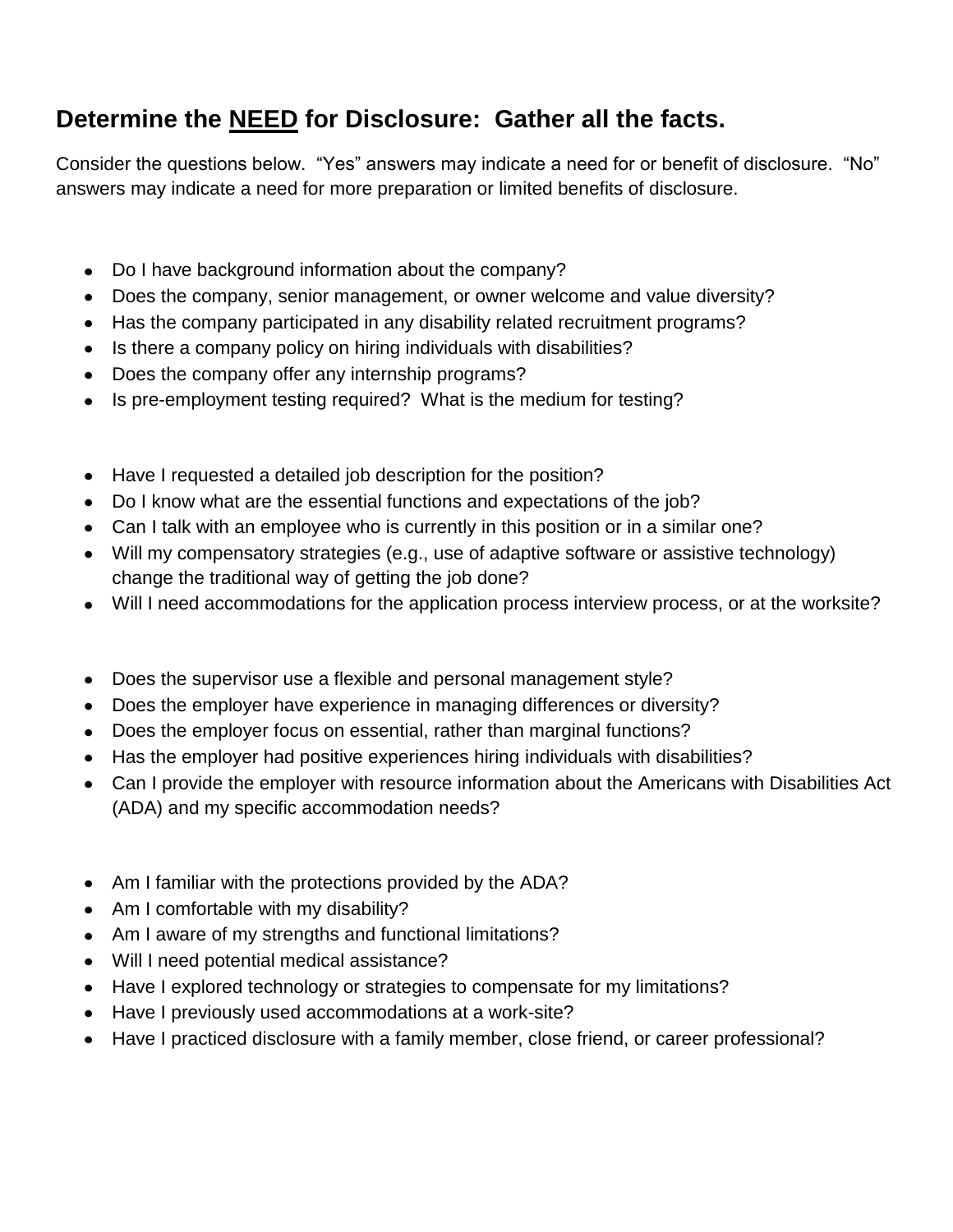## **Decide WHEN to Disclose: Consider Pros and Cons**

| When                                    | <b>Potential Gains</b>                                                                                                                                                                                                                           | <b>Potential Setbacks</b>                                                                                                                                 |
|-----------------------------------------|--------------------------------------------------------------------------------------------------------------------------------------------------------------------------------------------------------------------------------------------------|-----------------------------------------------------------------------------------------------------------------------------------------------------------|
| In a cover letter                       | Advance time to prepare positive<br>written disclosure and to tailor your<br>abilities to duties of job description.                                                                                                                             | Employer's preconceptions may<br>hinder opportunity for an interview.<br>Unable to read employer's body<br>language and mood.                             |
| In a resume or on a<br>job application  | Establishes "up front" relationship and<br>communication.                                                                                                                                                                                        | Employer may have stereotypes<br>about disabilities and may not offer<br>you an interview.                                                                |
| When employer calls<br>for an interview | Establishes open communication and<br>gives an employer time to review<br><b>Americans with Disabilities Act</b><br>compliance information.                                                                                                      | May not get serious consideration<br>during interview.                                                                                                    |
| Before the interview                    | Shows respect to employer, gives<br>employer advance notice to secure any<br>accommodations that may be needed<br>during the interview, and time to<br>research proper etiquette or refresh<br>knowledge on ADA.                                 | Employer has advance time to yield<br>to his or her stereotypes about<br>disabilities.                                                                    |
| During the interview                    | Opportunity to read employer body<br>language, to time the disclosure, and to<br>disclose in a brief, positive manner.                                                                                                                           | Employer may feel uneasy and ill<br>prepared to respond with<br>appropriate and legal questions.                                                          |
| After the job offer                     | May have legal recourse if disclosing<br>disability negatively affects the hiring<br>decision. There is time to get<br>accommodations in place before the<br>job starts. Positive relationship has<br>already been established with<br>employer. | Employer may feel that you have<br>been dishonest in the application<br>process, which may erode trust.                                                   |
| After the job begins                    | Gives opportunity to establish<br>credibility before disclosure. Gives<br>freedom to talk with co-workers about<br>disability related issues.                                                                                                    | May take time to secure requested<br>accommodations. Employer may<br>believe you have not been honest<br>with may negatively affect your<br>relationship. |
| When performance<br>difficulties arise  | Difficulties may not arise (i.e. you may<br>never need to disclose).                                                                                                                                                                             | Employer may have difficulty<br>changing his or her perceptions of<br>your work performance, feel<br>betrayed or wonder why you waited<br>so long.        |
| <b>Never</b>                            | Disability information is kept private.                                                                                                                                                                                                          | Not protected from discrimination<br>under the ADA.                                                                                                       |